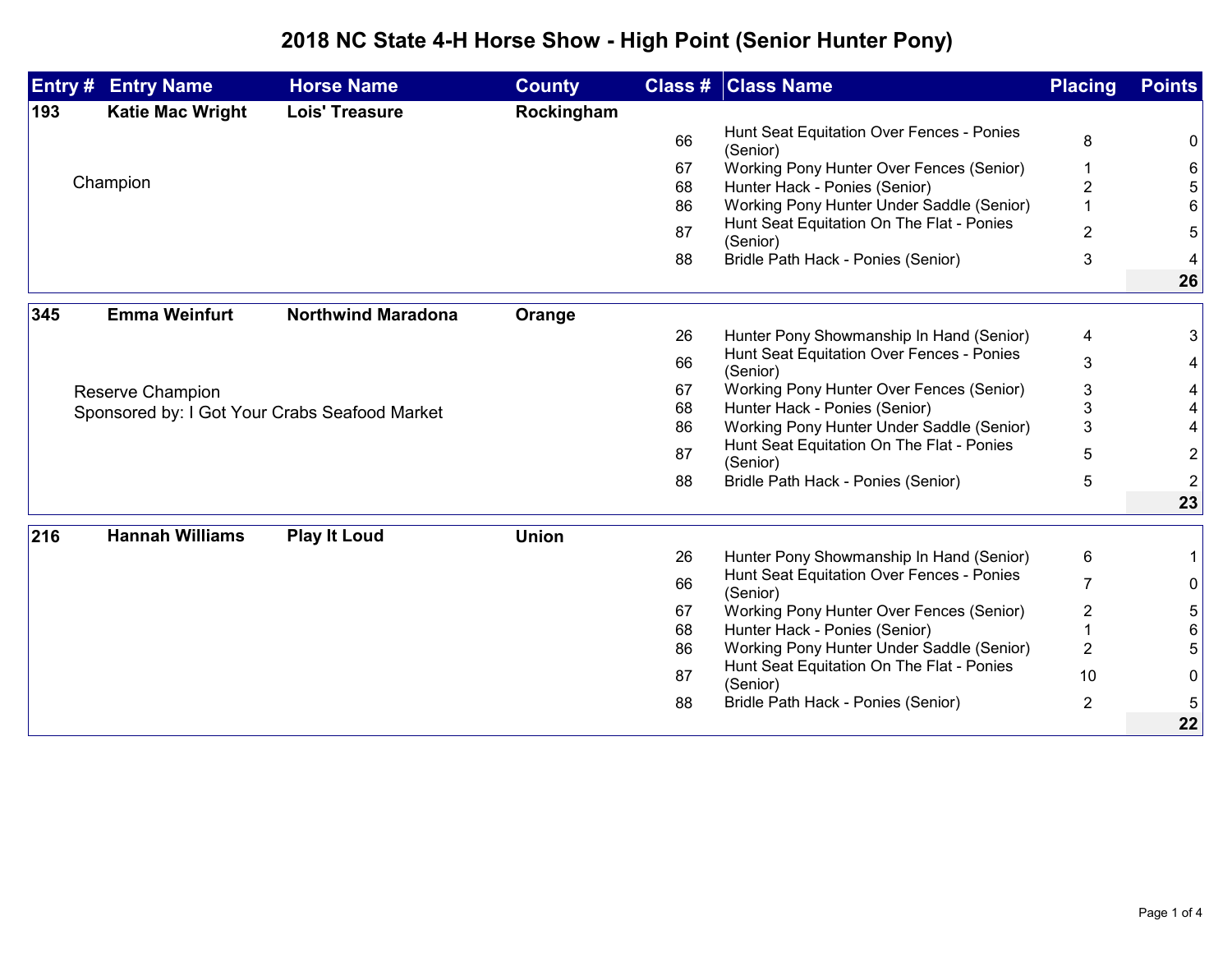| Entry # | <b>Entry Name</b>    | <b>Horse Name</b>    | <b>County</b>    |    | <b>Class # Class Name</b>                                                              | <b>Placing</b> | <b>Points</b>  |
|---------|----------------------|----------------------|------------------|----|----------------------------------------------------------------------------------------|----------------|----------------|
| 131     | <b>Kayla Roumpf</b>  | <b>Get Over It</b>   | <b>Pitt</b>      |    |                                                                                        |                |                |
|         |                      |                      |                  | 26 | Hunter Pony Showmanship In Hand (Senior)                                               | 9              | 0              |
|         |                      |                      |                  | 66 | Hunt Seat Equitation Over Fences - Ponies<br>(Senior)                                  | $\overline{2}$ | 5              |
|         |                      |                      |                  | 67 | Working Pony Hunter Over Fences (Senior)                                               | 4              | 3 <sup>1</sup> |
|         |                      |                      |                  | 68 | Hunter Hack - Ponies (Senior)                                                          |                | 3              |
|         |                      |                      |                  | 86 | Working Pony Hunter Under Saddle (Senior)                                              | 6              |                |
|         |                      |                      |                  | 87 | Hunt Seat Equitation On The Flat - Ponies                                              |                | 0              |
|         |                      |                      |                  | 88 | (Senior)<br>Bridle Path Hack - Ponies (Senior)                                         | 1              | 6              |
|         |                      |                      |                  |    |                                                                                        |                | 18             |
| 146     | <b>Dalton Hauser</b> | <b>All That Jazz</b> | <b>Currituck</b> |    |                                                                                        |                |                |
|         |                      |                      |                  | 26 | Hunter Pony Showmanship In Hand (Senior)                                               | 3              |                |
|         |                      |                      |                  | 66 | Hunt Seat Equitation Over Fences - Ponies                                              |                |                |
|         |                      |                      |                  |    | (Senior)                                                                               | 6              |                |
|         |                      |                      |                  | 67 | Working Pony Hunter Over Fences (Senior)                                               |                | 0              |
|         |                      |                      |                  | 68 | Hunter Hack - Ponies (Senior)                                                          |                | 0              |
|         |                      |                      |                  | 86 | Working Pony Hunter Under Saddle (Senior)<br>Hunt Seat Equitation On The Flat - Ponies |                | 3              |
|         |                      |                      |                  | 87 | (Senior)                                                                               |                | 6              |
|         |                      |                      |                  | 88 | Bridle Path Hack - Ponies (Senior)                                                     | 7              | $\mathbf{0}$   |
|         |                      |                      |                  |    |                                                                                        |                | 14             |
| 217     | <b>Reva Dandrow</b>  | <b>Free N Easy</b>   | <b>Union</b>     |    |                                                                                        |                |                |
|         |                      |                      |                  | 26 | Hunter Pony Showmanship In Hand (Senior)                                               | 8              | 0              |
|         |                      |                      |                  | 66 | Hunt Seat Equitation Over Fences - Ponies<br>(Senior)                                  |                | $6 \mid$       |
|         |                      |                      |                  | 67 | Working Pony Hunter Over Fences (Senior)                                               | 5              | $2\vert$       |
|         |                      |                      |                  | 68 | Hunter Hack - Ponies (Senior)                                                          | 10             | 0              |
|         |                      |                      |                  | 86 | Working Pony Hunter Under Saddle (Senior)                                              | $\overline{7}$ | 0              |
|         |                      |                      |                  | 87 | Hunt Seat Equitation On The Flat - Ponies<br>(Senior)                                  | 4              | 3              |
|         |                      |                      |                  | 88 | Bridle Path Hack - Ponies (Senior)                                                     | 8              | 0              |
|         |                      |                      |                  |    |                                                                                        |                | 11             |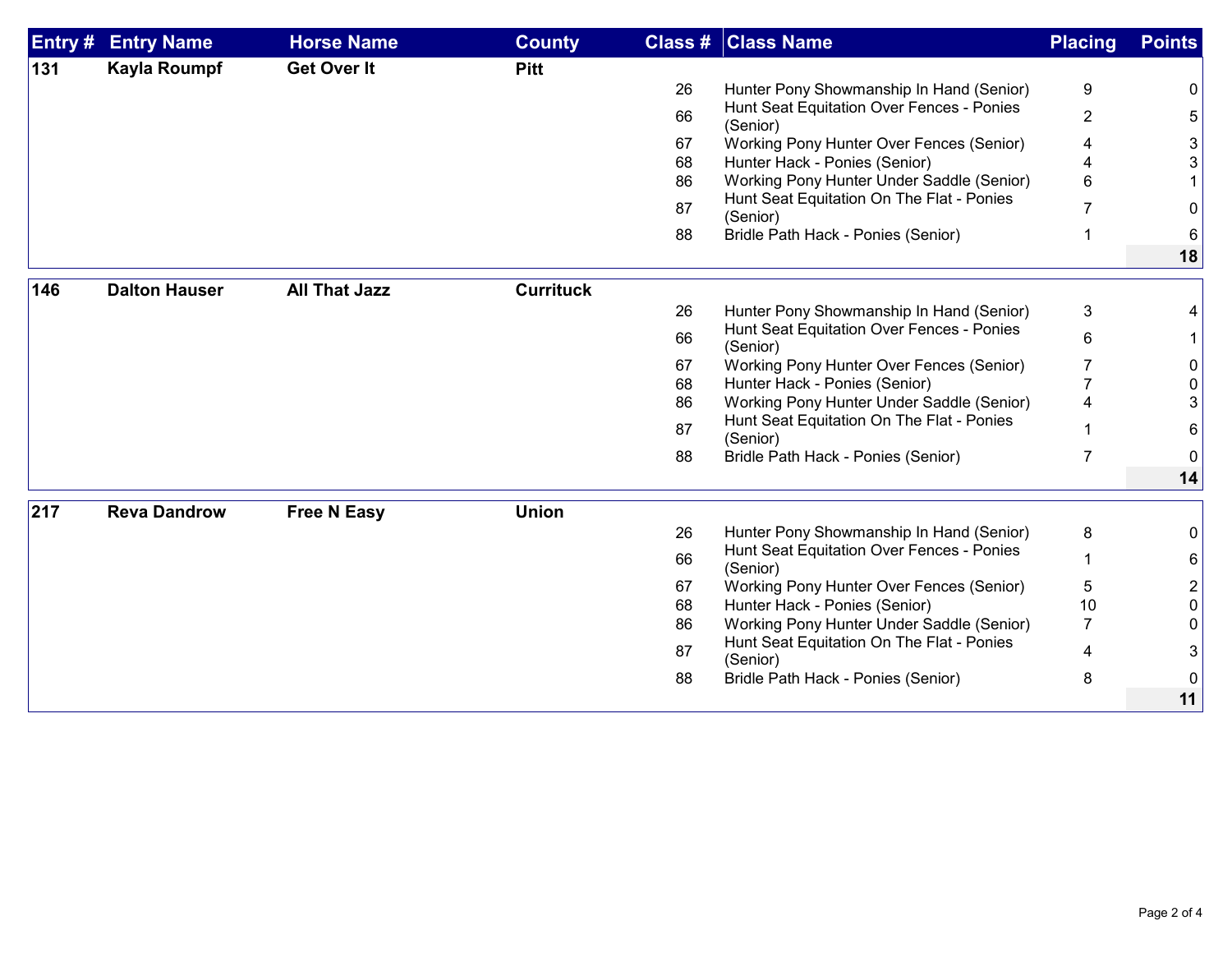| Entry # | <b>Entry Name</b>     | <b>Horse Name</b>                       | <b>County</b>     | Class #  | <b>Class Name</b>                                                         | <b>Placing</b> | <b>Points</b>  |
|---------|-----------------------|-----------------------------------------|-------------------|----------|---------------------------------------------------------------------------|----------------|----------------|
| 102     | <b>Kaylin Russell</b> | <b>Hidden Treasure</b>                  | <b>Perquimans</b> |          |                                                                           |                |                |
|         |                       |                                         |                   | 26       | Hunter Pony Showmanship In Hand (Senior)                                  | $\mathbf 1$    | 6              |
|         |                       |                                         |                   | 66       | Hunt Seat Equitation Over Fences - Ponies<br>(Senior)                     | 9              | 0              |
|         |                       |                                         |                   | 86       | Working Pony Hunter Under Saddle (Senior)                                 | 9              | 0              |
|         |                       |                                         |                   | 87       | Hunt Seat Equitation On The Flat - Ponies<br>(Senior)                     | 3              |                |
|         |                       |                                         |                   | 88       | Bridle Path Hack - Ponies (Senior)                                        | 9              | 0              |
|         |                       |                                         |                   |          |                                                                           |                | 10             |
| 214     | <b>Madison Evans</b>  | <b>Another One Bites The Dust Union</b> |                   |          |                                                                           |                |                |
|         |                       |                                         |                   | 26       | Hunter Pony Showmanship In Hand (Senior)                                  | $\overline{2}$ | 5              |
|         |                       |                                         |                   | 66       | Hunt Seat Equitation Over Fences - Ponies<br>(Senior)                     | 4              | 3              |
|         |                       |                                         |                   | 67       | Working Pony Hunter Over Fences (Senior)                                  | 8              | 0              |
|         |                       |                                         |                   | 68       | Hunter Hack - Ponies (Senior)                                             | 8              | 0              |
|         |                       |                                         |                   | 86       | Working Pony Hunter Under Saddle (Senior)                                 | 10             | 0              |
|         |                       |                                         |                   | 87       | Hunt Seat Equitation On The Flat - Ponies<br>(Senior)                     | 9              | 0              |
|         |                       |                                         |                   | 88       | Bridle Path Hack - Ponies (Senior)                                        | 10             | 0              |
|         |                       |                                         |                   |          |                                                                           |                | 8              |
| 271     | <b>Erika Padron</b>   | <b>Best Kept Secret</b>                 | Rockingham        |          |                                                                           |                |                |
|         |                       |                                         |                   | 26       | Hunter Pony Showmanship In Hand (Senior)                                  | 7              | 0              |
|         |                       |                                         |                   | 68       | Hunter Hack - Ponies (Senior)                                             | 5              | 2              |
|         |                       |                                         |                   | 86       | Working Pony Hunter Under Saddle (Senior)                                 | 5              | $\overline{2}$ |
|         |                       |                                         |                   | 87       | Hunt Seat Equitation On The Flat - Ponies<br>(Senior)                     | 6              |                |
|         |                       |                                         |                   | 88       | Bridle Path Hack - Ponies (Senior)                                        | 4              | 3              |
|         |                       |                                         |                   |          |                                                                           |                | 8              |
| 1       | <b>Tess Breiholz</b>  | <b>Nobody's Fool</b>                    | Wayne             |          |                                                                           |                |                |
|         |                       |                                         |                   | 26       | Hunter Pony Showmanship In Hand (Senior)                                  | $\overline{5}$ | 2              |
|         |                       |                                         |                   | 66       | Hunt Seat Equitation Over Fences - Ponies                                 | 5              | $\overline{2}$ |
|         |                       |                                         |                   |          | (Senior)                                                                  |                |                |
|         |                       |                                         |                   | 67<br>68 | Working Pony Hunter Over Fences (Senior)<br>Hunter Hack - Ponies (Senior) | 6<br>9         | 1<br>0         |
|         |                       |                                         |                   | 86       | Working Pony Hunter Under Saddle (Senior)                                 | 8              | 0              |
|         |                       |                                         |                   | 87       | Hunt Seat Equitation On The Flat - Ponies                                 | 8              | 0              |
|         |                       |                                         |                   | 88       | (Senior)<br>Bridle Path Hack - Ponies (Senior)                            | 6              |                |
|         |                       |                                         |                   |          |                                                                           |                | 6              |
|         |                       |                                         |                   |          |                                                                           |                |                |